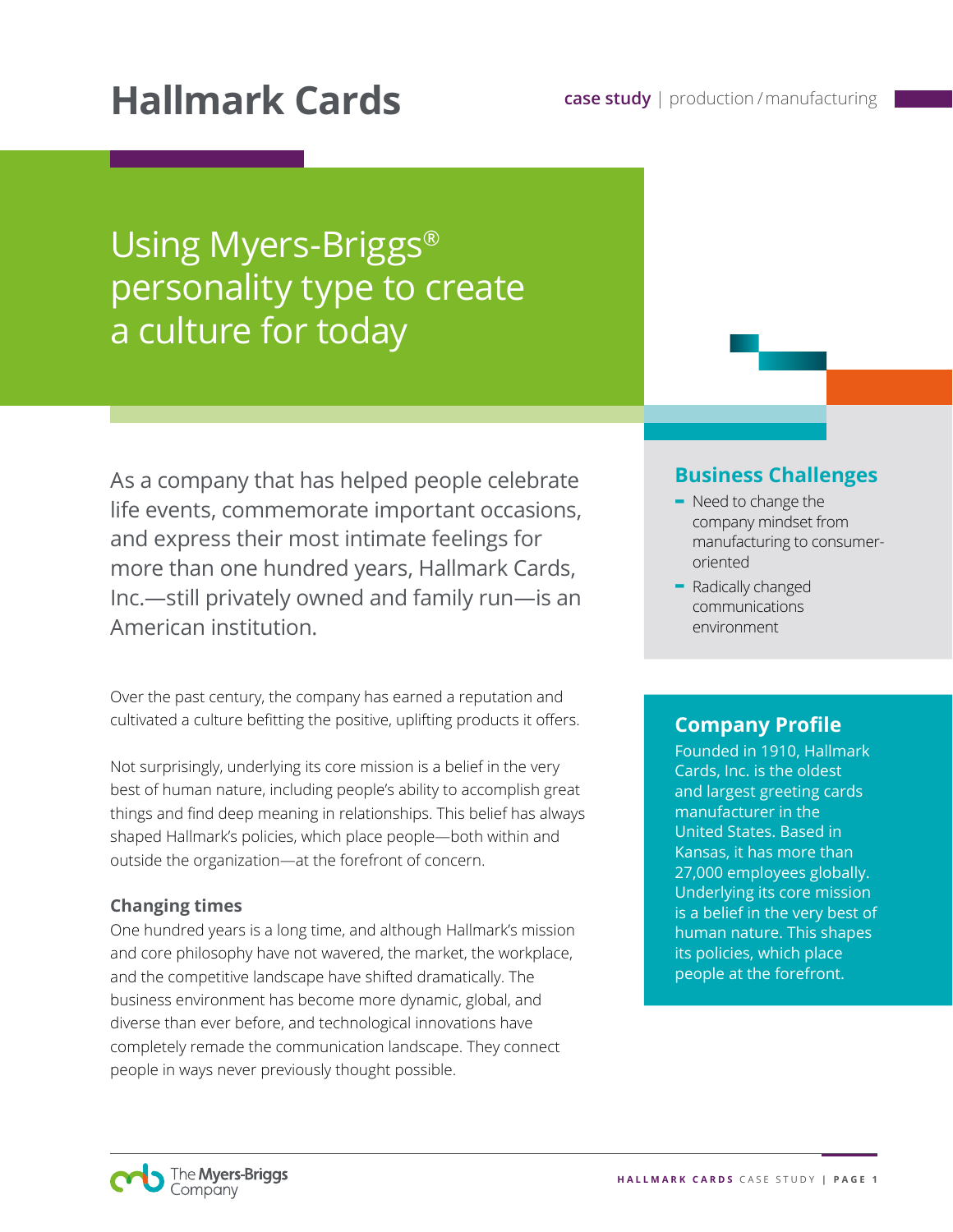Recognizing how such shifts directly impact a company that earns its revenue by communicating feelings, Hallmark's top management put adapting corporate culture to the 21st century as its highest priority.

The company set a goal to evolve with the times by changing its overall mind-set. It wanted to change from being a manufacturing organization that puts product on shelves to being a consumercentric company that fully engages its key audiences. Hallmark wants to develop leaders who view situations from multiple perspectives, and an agile management culture of accountability in which people work toward each other's success and build their agendas to support the company's goals. The new vision includes leaders who inspire the hearts and minds of employees and instil confidence, and an organization capable of efficiently implementing the right ideas at the right time.

### **Solution**

Mary Beth Ebmeyer, HR Manager, Corporate Development, and Michelle Hibbs, Senior HR Specialist, are among those responsible for guiding the company through this shift.

Under their department's direction, Hallmark has employed several initiatives to accomplish this change. One of these is a program called Steppingstones, which is designed to open the organization's lines of communication. It does this by giving mid- and upper-level managers greater self-understanding and insight into how their actions and communication efforts are perceived by others. As greater selfawareness is key to the program's success, one of its central features is the use of an instrument designed to shed light on how personality shapes thought and behavior—the Myers-Briggs Type Indicator® personality assessment.

### **Solution**

- **-** Focus on interpersonal communication training for managers
- **-** Use MBTI instrument to raise managers' selfawareness and understand how they are perceived by others

We use the Myers-Briggs instrument to dig deeper into conversations and determine the real intent of the persons engaged.

**Mary Beth Ebmeyer,**  HR Manager, Corporate Development

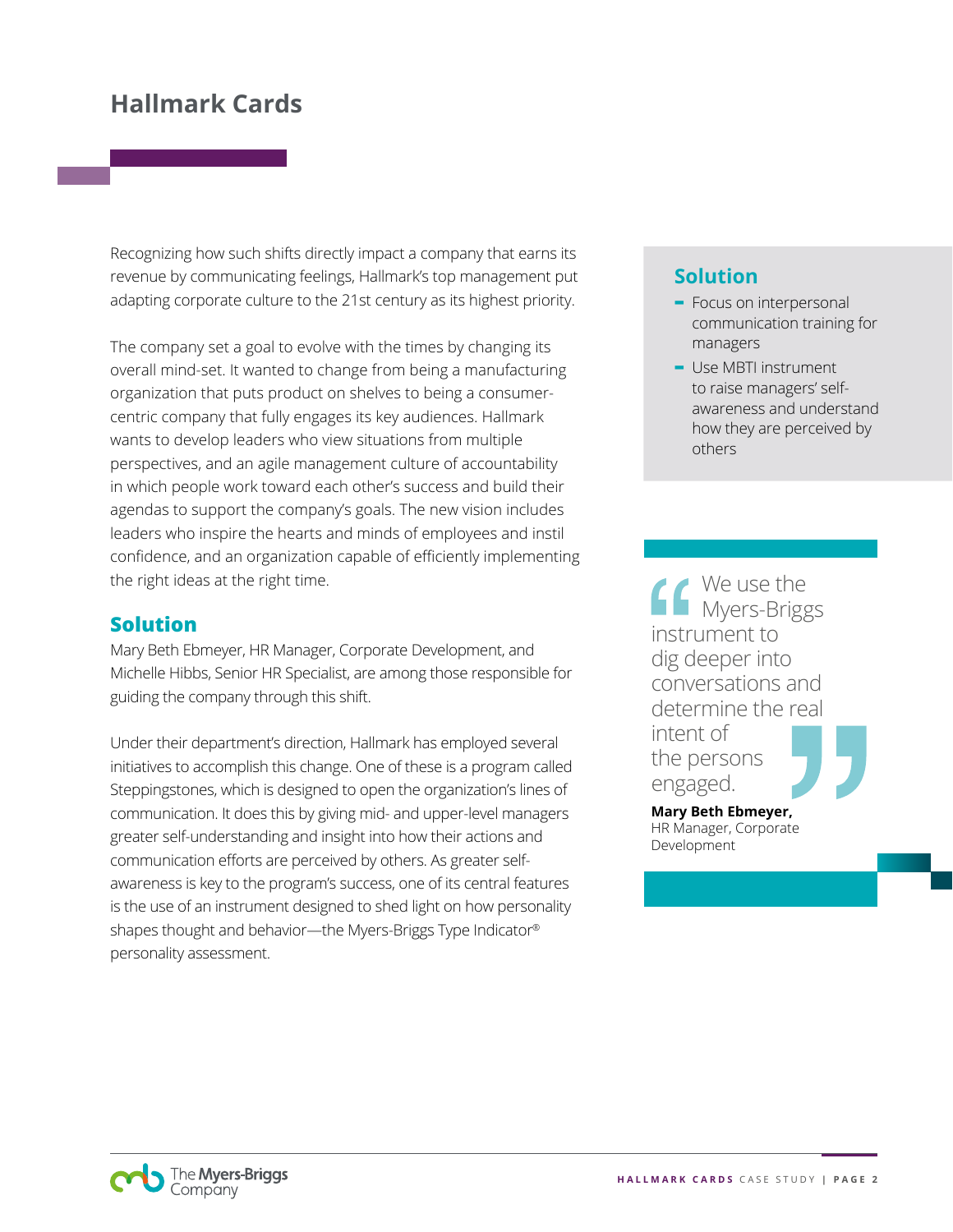#### **A unifying perspective**

One of the main goals of the program, which began in 2007, is to align the individual perspective of managers with the overall company perspective. This began with a company overview from 1975 to today which traces the evolution of the leadership and competitive climate over that period. With the company perspective established, the next step was to explore personal perspective and how it relates to the ability of individuals to affect change within the company. This begins with participants taking the Myers-Briggs assessment, which gives them a foundation for understanding their own personality and its unique characteristics.

#### **Re-evaluating the "people files"**

With the perspective-based foundation in place, the program then takes participants through a series of activities designed to help them gain a solid understanding of how they tend to interact and operate within a larger team. One of the key concepts explored during this phase of the program involves the idea of mental "files."

"We tend to place people into 'files' according to our perceptions of them, which are often skewed," said Ebmeyer. "We use the Myers-Briggs instrument to dig deeper into conversations and determine the real intent of the persons engaged. More often than not, the intent is actually positive, even if the delivery comes across as negative."

At one point, for example, participants analyze videotaped sessions of themselves interacting within a group setting. The Myers-Briggs assessment results help shed light on how individuals may be perceived by others, giving participants an understanding of how personality type affects communication style, and how that style may come across to others. This and other exercises give them the tools they need to improve interactions with co-workers, both in expressing their own intentions and discerning the true intentions of others with more clarity.

### **Results**

- **-** Better efficiency through quicker decision-making
- **-** Improved team cohesion through using a common language

Understanding of Myers-Briggs personality type gives managers the ability to check their perception against reality, often helping them avoid taking offense where none is intended.

**Michelle Hibbs,**  Senior HR Specialist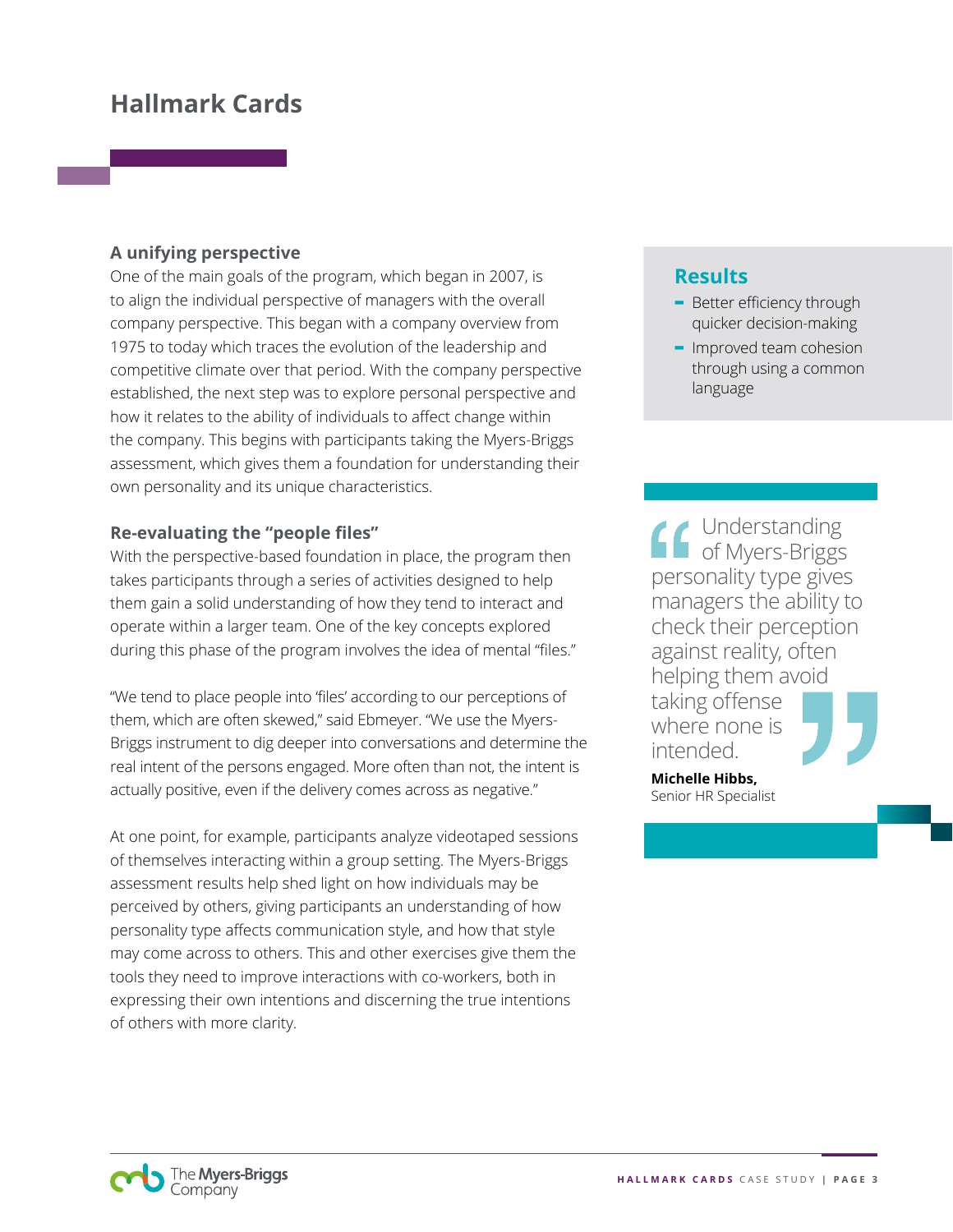#### **Managing the emotional hijack**

"Understanding intent also comes into play as participants explore the theme of emotional intelligence. They discuss a concept referred to as the "emotional hijack," manifested during "fight-orflight" responses, in which the more primitive, emotional portion of the brain takes over its more complex, rational functions. This is often the source of regrettable action, or intensely and persistently negative feelings.

"While the emotional hijack may be necessary if you're escaping a large predator cat, it is not particularly useful in a business setting, where purely emotional responses are almost never appropriate," said Ebmeyer.

Understanding Myers-Briggs personality type plays an important role in managing these "emotional hijack" situations, as responses are often the result of misconstrued intentions between people with different preferences. For example, someone might be sent "through the roof" by an email he or she perceives as rude or confrontational from another type. The reality, however, may be that the person who sent the email meant no offense. They were simply expressing a legitimate and well-intended concern in a fashion typical of their own personality type.

"Understanding of Myers-Briggs personality type gives managers the ability to check their perception against reality, often helping them avoid taking offense where none is intended," said Hibbs.

#### **Opening the lines of communication**

An additional goal of the program is creating an environment in which people feel comfortable expressing contrary opinions.

"We are working to create a culture in which people can have more candid conversations," said Ebmeyer. "I think the Myers-Briggs instrument has given folks the tools to understand why people may not be responding to their communication attempts and take other, more effective approaches."

Often during a cross-functional meeting, managers begin by asking attendees their type. This helps the overall flow of communication and is attributable to our widespread use of the Myers-Briggs instrument.

**Mary Beth Ebmeyer,**  HR Manager, Corporate Development

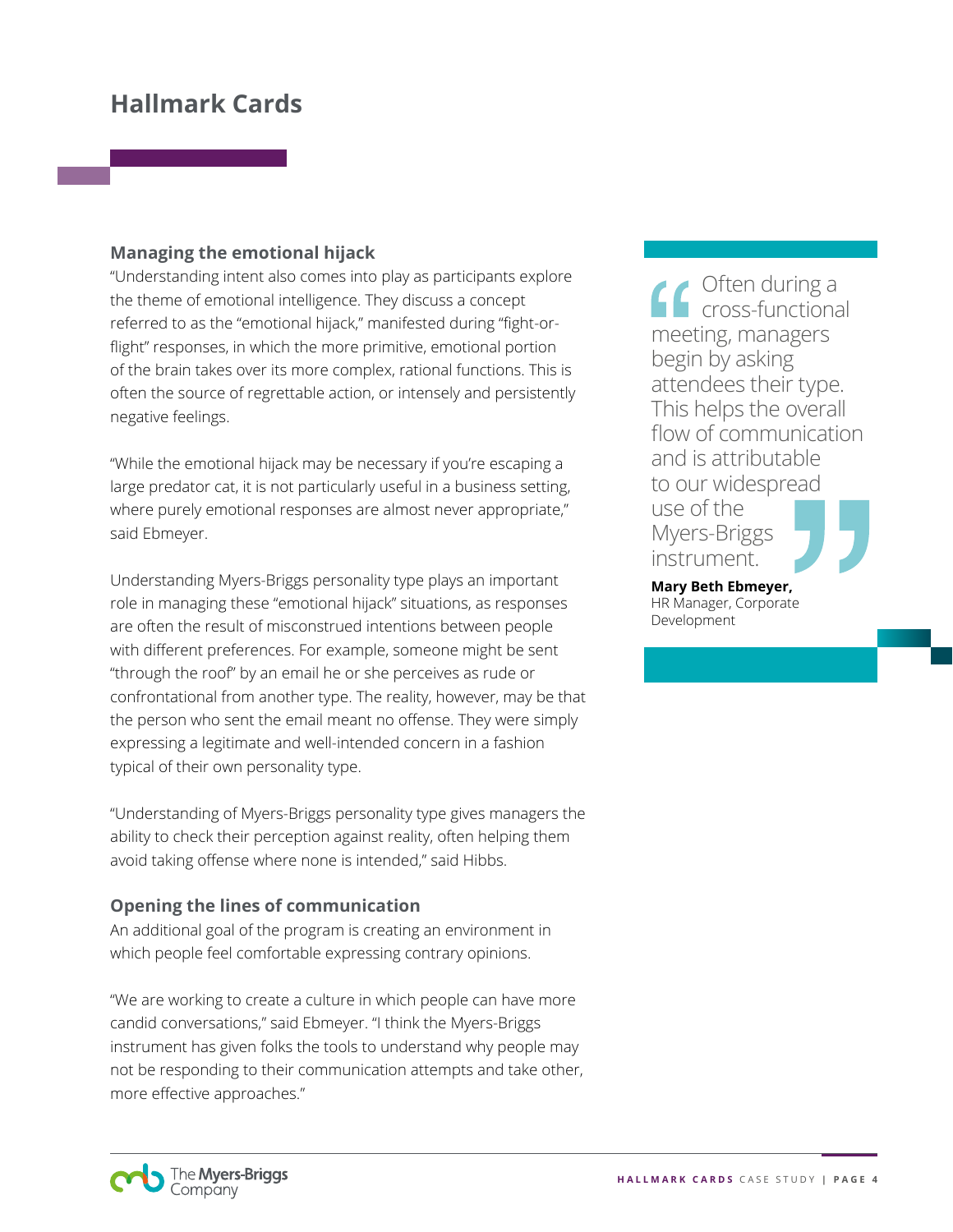According to Ebmeyer, managers—particularly those who may be dealing with "Introverted" types—need to be aware that those individuals may be shutting down discussion without hearing what their team has to say. By understanding personality differences and improving their ability to pick up on type-specific cues, they can open the channels of communication and avoid potential landmines. Additionally, it helps people learn how to speak up and express themselves in ways that elicit positive responses.

"We want people to step outside of their comfort zone and say what they need to say," said Ebmeyer. "However, we want them to continue to interact in a respectful way—we don't want to lose the things that we like about our culture."

#### **A framework for the future**

Steppingstones provides a framework for improving communication and increasing the ability of managers to implement positive change. It helps them work toward achieving the company's overall goals by understanding how to interact and persuade more effectively. It also provides the foundation for a more cohesive work setting, in which much of the unnecessary conflict is avoided and ideas are communicated in ways that people respond to positively.

"This process helps managers understand that just because it's not 'their way' doesn't mean it's wrong," said Hibbs. "As departments integrate these principles into their thinking, it opens people's minds to a myriad of ideas."

Though Hallmark has used the Myers-Briggs assessment for decades, the Steppingstones program has greatly expanded the instrument's use, resulting in a tremendous amount of knowledge regarding personality type companywide. As Hibbs puts it, the company is "steeped" in type understanding, and the tool provides distinct advantages when it comes to cross-functional communication.

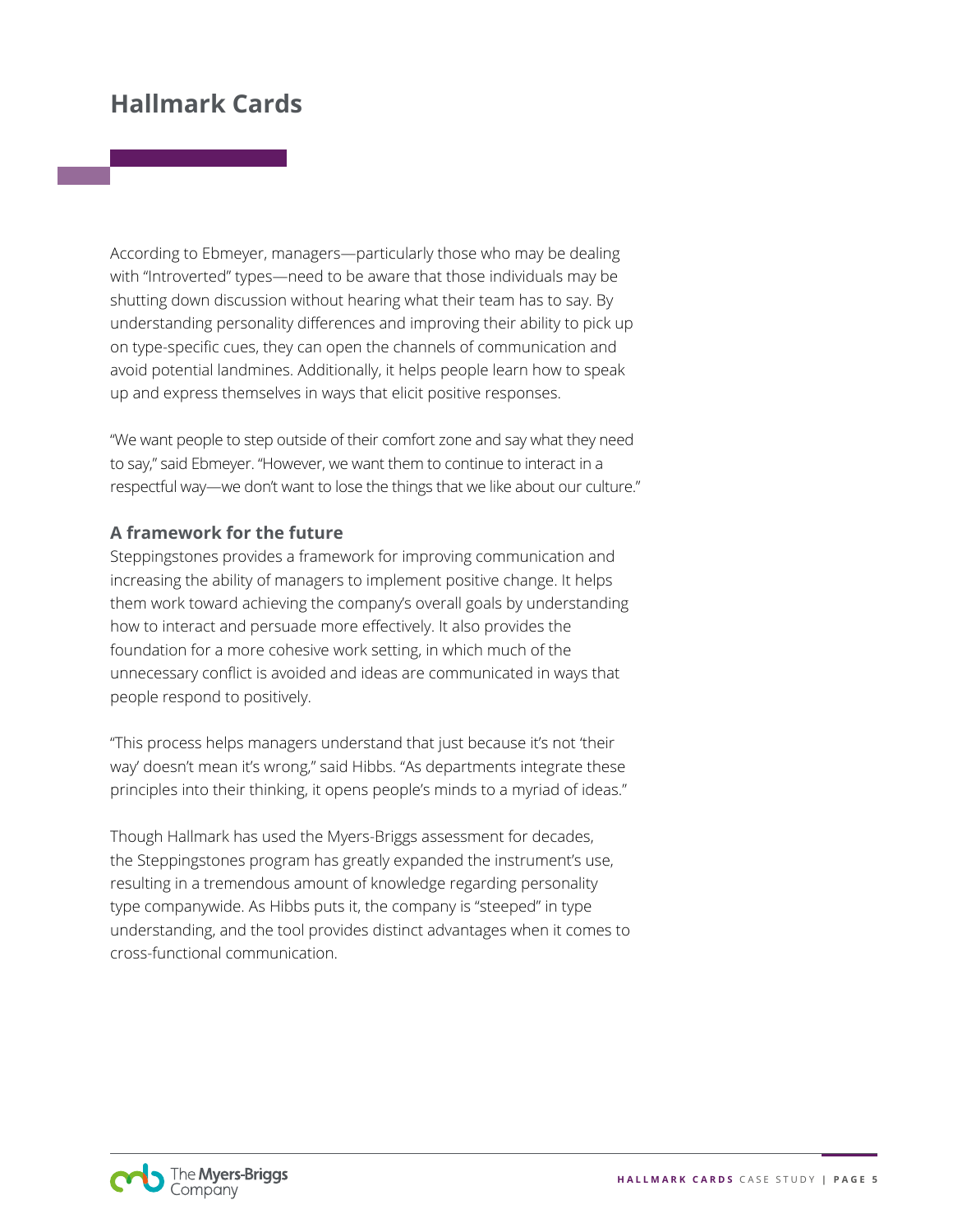#### **Flexible communication**

Awareness of personality type is directly tied to people's ability to present their ideas. For example, in order to effectively relay an idea to an ISTJ, you might have to take a dramatically different approach to convince him or her of its validity than you would for, say, an ENFP. This awareness, according to Ebmeyer, has made its way into Hallmark's meeting rooms. "Often during a cross-functional meeting, managers begin by asking attendees their type. This helps the overall flow of communication and is attributable to our widespread use of the Myers-Briggs instrument."

People, she goes on to say, learn how to "flex their preference," understanding that their instinctual way of doing things might not be most effective in all situations. This comes into play in situations where managers communicate in such a way that encourages staff members of different personality types to express themselves.

It also gives managers the awareness to recognize when they are getting only one perspective from those around them and to seek the perspective of someone with a different personality type who may provide an invaluable point of view.

#### **Bridging gaps**

Additionally, the Myers-Briggs instrument has provided a great deal of insight into the nature and character of the organization and its complexities.

Particularly noteworthy is the contrast between the "Feeling" preference predominantly expressed in the company's top leadership, and the "Thinking" preference expressed predominantly in mid- and upper-level management. This, according to Hibbs, has led to some very interesting dynamics within the company."

You have a situation where 'thinking' within upper- and mid-level management skews heavily toward bottom-line-oriented decision making but the policies of the organization are often geared toward the 'feelings' of the individual," said Hibbs. "In this kind of environment, you can't assume that mid- and upper-level management understand the reasons why things are being done the way they are."

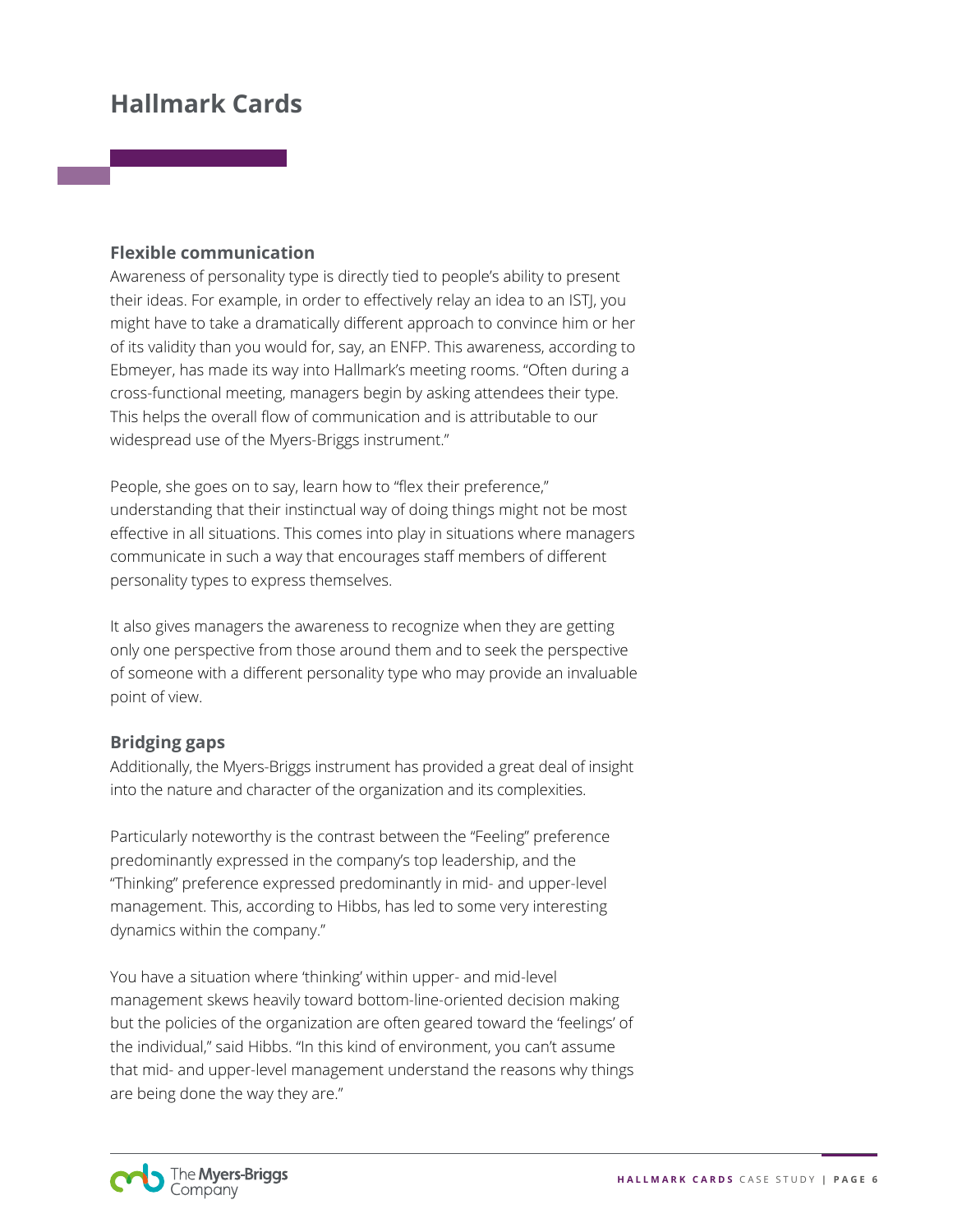Knowledge of personality type, however, helps bridge this potential gap as managers learn to see the value of perspectives that might not come naturally to people whose preferences are not the same as theirs. It also provides top management with the tools it needs to effectively communicate the reasons for its "Feeling" policies to its "Thinking" management staff.

#### **A type-based strategy for change**

Understanding of personality type and awareness of the personality makeup of the organization has also shaped overall implementation of change strategy, placing the emphasis on initiating a program that would approach it in the right way.

"The system had become outdated and cumbersome, and we knew we needed to reinvent ourselves," said Ebmeyer. "However, we didn't want to throw the baby out with the bathwater. Rather, we wanted to build upon the results-oriented, dedicated work ethic and other positive aspects of our culture and help give our managers a wider vision that would enable them to react more strategically to the situation at hand."

This involves taking steps to ensure that people understand the reasons behind the proposed changes.

"Our company is composed predominantly of STJs, who tend to resist change unless they truly understand why it is called for," said Hibbs. "For this personality type, it is very important to help them see the logical progression that has led us to the place where we currently are, and why these changes are necessary. This understanding has shaped our approach from the beginning."

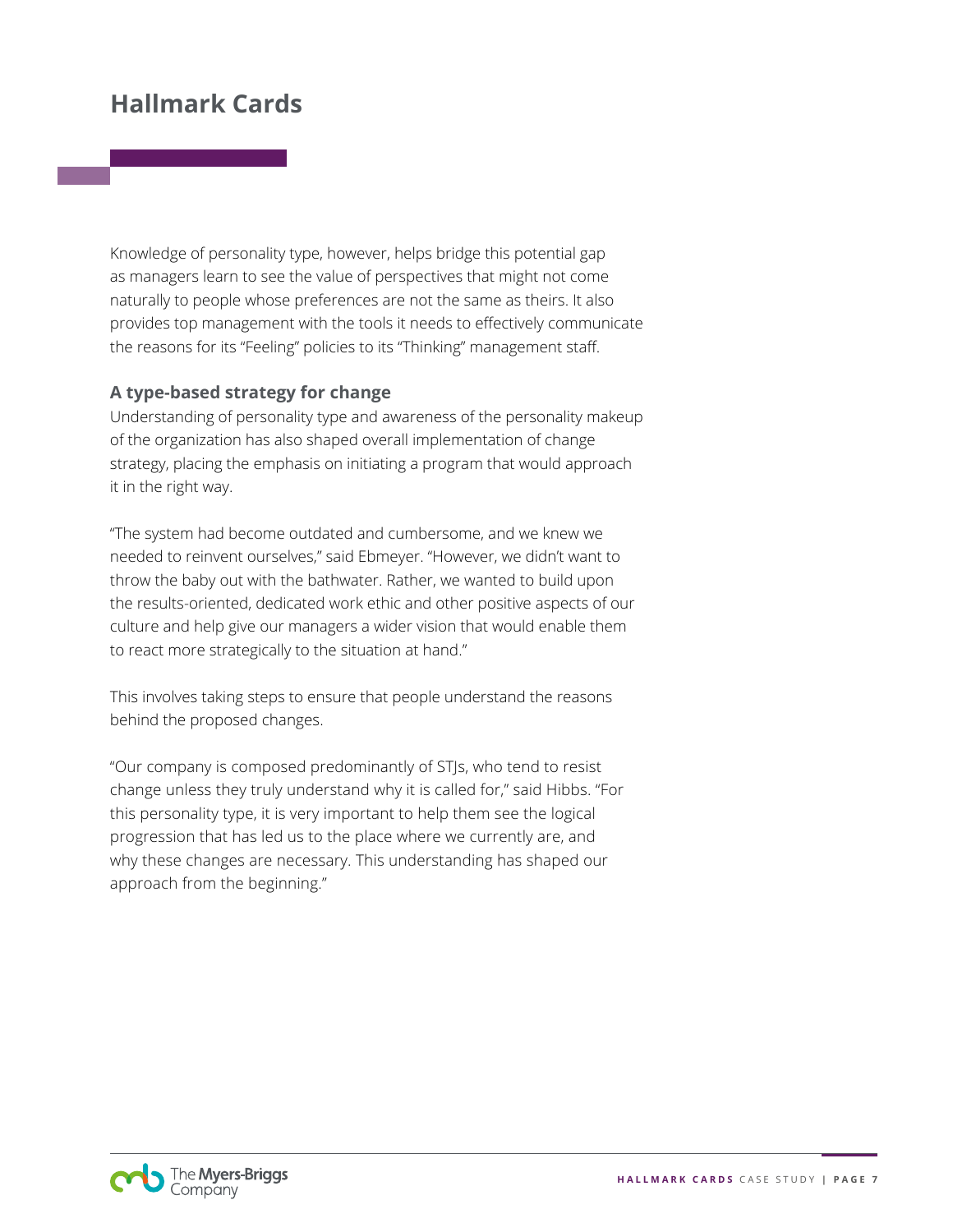### **Results**

More than 1,000 managers have gone through Steppingstones to date. According to Hibbs and Ebmeyer, the program and its emphasis on the Myers-Briggs assessment have yielded numerous positive results for Hallmark, contributing to the company's overall efficiency.

To begin with, decisions are being reached faster, and thoughts are delivered with increased clarity. This is attributable in part to the communication insights gained through the Myers-Briggs instrument and the Steppingstones program, which help managers avoid misunderstandings that often hamper the decision-making process and learn to "flex" their communication styles to their audience.

Additionally, Hibbs and Ebmeyer notice a major improvement in diversity of thought, as people with different personality types become more comfortable speaking their mind and learn how to communicate in ways that appeal to people of other types. Furthermore, as the company gains greater insight into how personality affects relationships, the ability of staff members to connect meaningfully has improved, positively affecting cohesion, motivation, and other items related to interpersonal communication.

In summary, the Myers-Briggs instrument has created a common language with which Hallmark employees can evaluate and develop relationships, which fundamentally underlies all the aforementioned changes. All these improvements are enabling Hallmark to work more cohesively toward a unified goal and react to the dynamic, and sometimes hectic, realities of a global economy and a revolutionized communication landscape.

Ebmeyer is optimistic regarding the company's direction. "Though we have traditionally been a manufacturing company, we're moving toward becoming a company that understands that it's really all about helping people stay connected and meeting the needs of the human spirit."